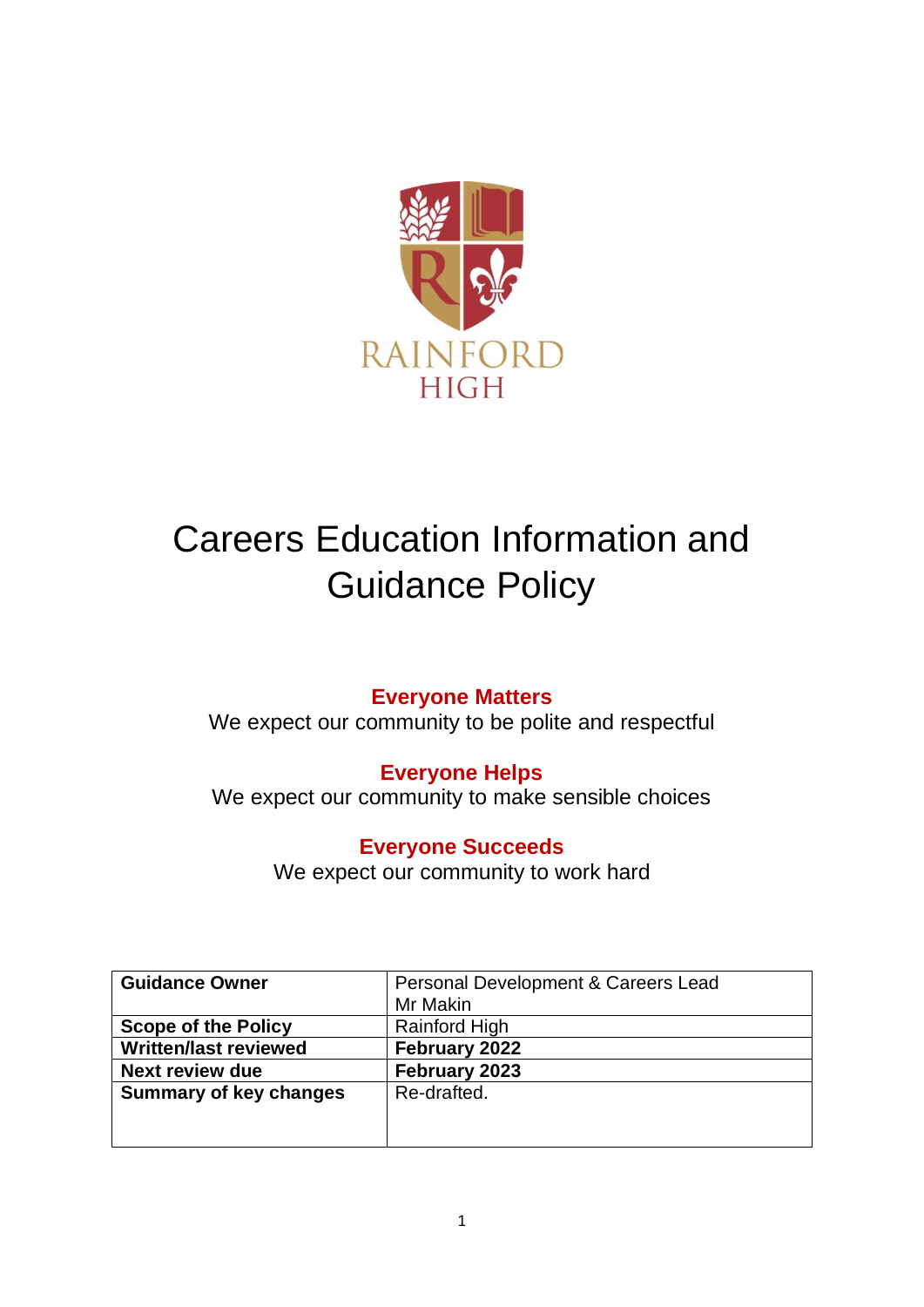#### **Rationale**

Careers education and guidance programmes make a major contribution to preparing young people for the opportunities, responsibilities and experiences of life. A planned programme of activities supports them in choosing 14 – 19 pathways that suit their interests and skills and inspire them to consider a range of career pathways to help ensure sustained employability throughout their working lives. Careers Education Information, Advice and Guidance is central to the 'Everyone Succeeds' component of the whole school ethos (Everyone Matters, Everyone Helps, Everyone Succeeds) and Sixth Form motto of 'Be Brilliant', in which we support all students to achieve their life goals.

#### **Statutory duties**

Rainford High has a statutory duty to secure independent careers guidance for all year 7 to 11 students (The Education Act 2011 / Careers guidance and access for education and training providers Jan 2018) and aim to meet the eight Gatsby Benchmarks for Good Career Guidance by 2020.

The governing body must ensure that the independent careers guidance provided: -

- is presented in an impartial manner, showing no bias or favouritism towards a particular institution, education or work option.
- includes information on the range of education or training options, including apprenticeships and technical education routes.
- is guidance that the person giving it considers will promote the best interests of the pupils to whom it is given.

#### **Commitment**

Rainford High is committed to careers provision that aims to raise our students' aspirations; to broaden their horizons; to inspire and to empower them to make informed, realistic decisions at key transition points in learning and work.

We want students leaving Rainford High with the skills, knowledge and resilience to achieve their aspirations, reach their full career potential, meet the needs of employers and to contribute to economic growth, both locally and nationally' (\*see C.L.E.A.R. in Student Entitlement Section below).

Careers advice is presented in an impartial manner, showing no favouritism towards a particular institution, pathway, or work option. The advice provided covers the full range of education and training options, including apprenticeships and technical routes. The guidance promotes the best interests of the student. We are committed to providing a stable, structured and planned programme of advice and guidance with clear student outcomes. This is based on the 'Inspiring IAG Code of Practice', Gatsby Benchmarks for Good Career Guidance and the CDI Framework for Careers, Enterprise and Employability Education.

We do this directly through our 'Be Brilliant' programme, Y12 Employability Days, National Careers Week (March), Aspirations Evening, via our use of Unifrog the '24/7 one stop shop' for all career related learning / UCAS applications and through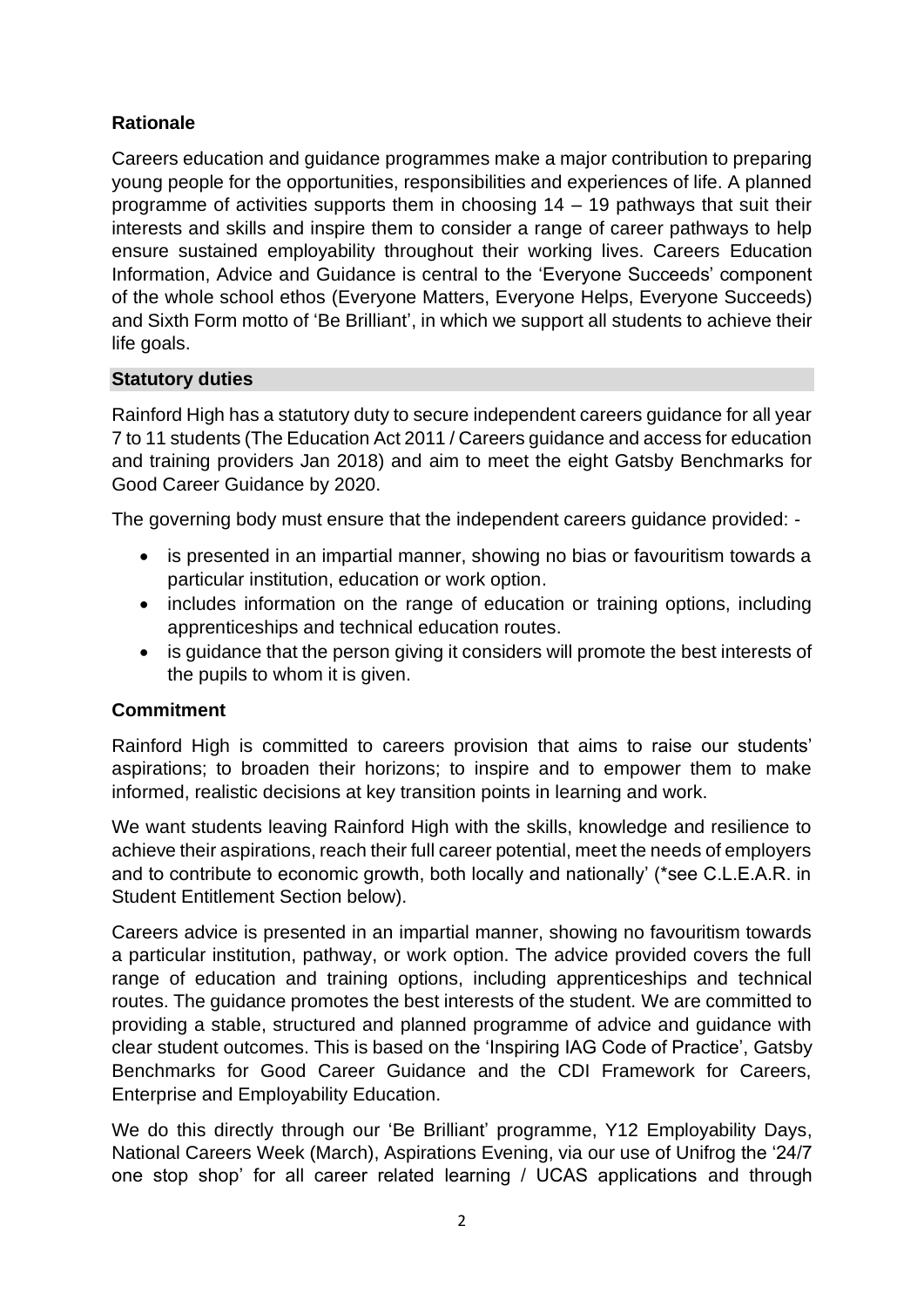established links with Liverpool City Region Careers Hub, Career Connect and St Helens Chamber.

We commission independent, impartial advice and guidance for students via Career Connect and the Liverpool City Region Careers Hub. The primary focus is on Years 10, 11 & 12, but students in Years 7-9 will benefit from this service in assemblies, Be Brilliant days, GCSE option evenings and 1:1 Careers Guidance Interviews on request *(please refer to Year By Year Overview doc).*

#### **Be Brilliant Programme**

The vision of the school's 'Be Brilliant' Programme is that

'Students leaving Rainford High will have the skills, knowledge and resilience to achieve their aspirations, reach their full career potential, meet the needs of employers and to contribute to economic growth, both locally and nationally'.

This programme involves Years 7-11 being involved in Careers / Employability themed drop-down days involving a range of employers and external providers and school staff. The Be Brilliant days for Years 9 and 11 are also followed by a Parent Information Evening focused wholly around IAG.

| Year            | Theme                                                           |
|-----------------|-----------------------------------------------------------------|
|                 | Dragon's Den / The Business World / Know Yourself               |
|                 | World of Work                                                   |
|                 | Post 14 Choices, Apprenticeships, HE Visit                      |
| 10              | Entrepreneurship / National Skills & Enterprise Week Activities |
| $\overline{11}$ | Post 16 / Post 18 Course Choices / Interview Skills             |

#### **Aims**

Our Careers Information, Advice and Guidance Policy has the following aims:

- $\triangleright$  provide excellent, independent careers advice to students which inspires them and motivates them to fulfil their potential.
- $\triangleright$  provide personal advice and quidance which is in the best interests of, and meets the needs of, all students.
- ➢ Achieving 100% of the 8 Gatsby Benchmarks for Good Careers Guidance;
- $\triangleright$  to contribute to strategies for raising achievement, especially by increasing motivation and aspiration of all students.
- $\triangleright$  to support inclusion, challenge stereotyping and promote equality of opportunity
- $\triangleright$  to encourage participation in continued learning including Further Education and Higher Education.
- ➢ to develop enterprise, employability and citizenship skills (\*see Be C.L.E.A.R.)
- $\triangleright$  to reduce drop out from and course changes in education and training.
- $\triangleright$  to contribute to the economic prosperity of all students, their families and communities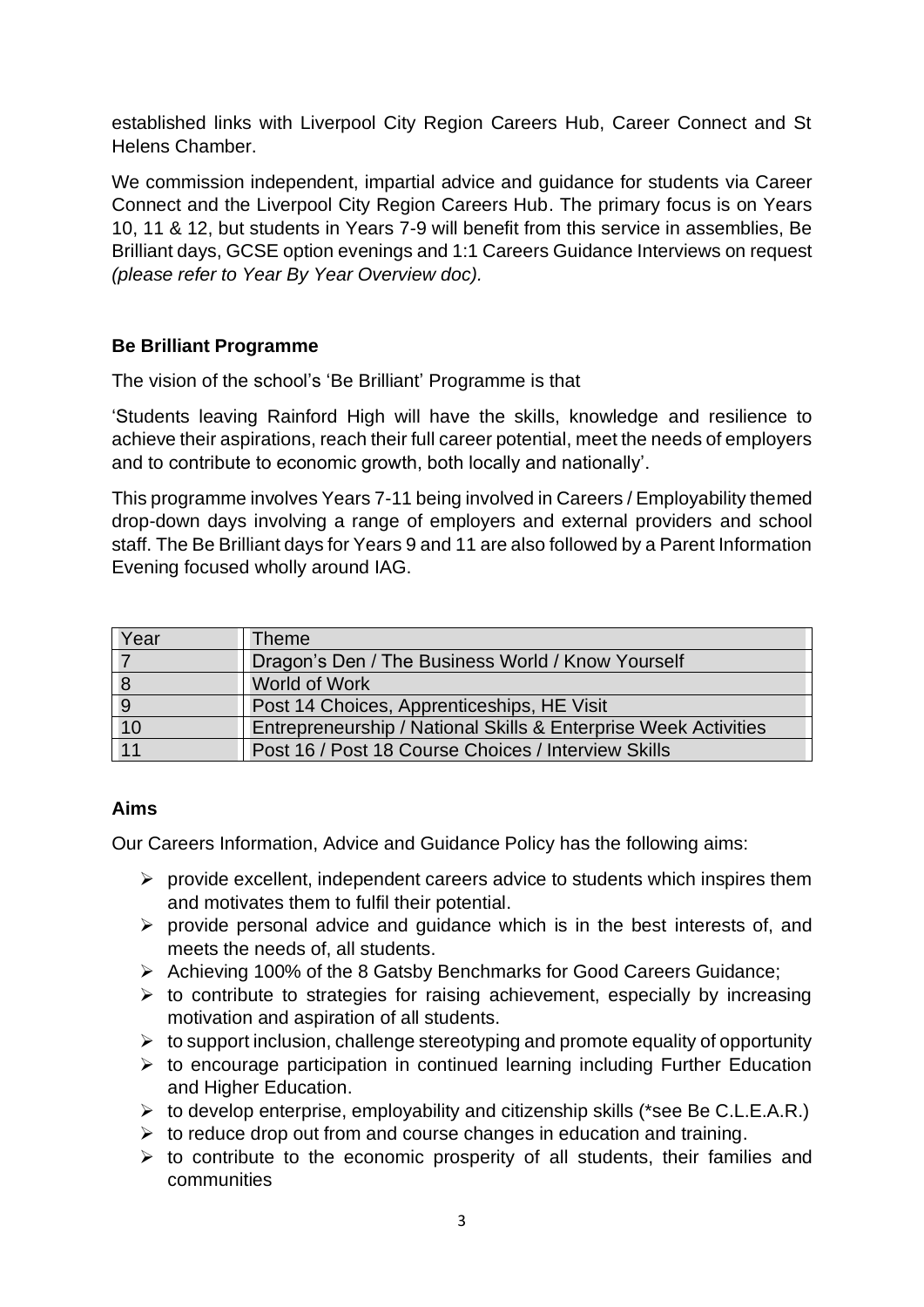#### **Management Roles, Responsibilities and Accountability**

Rainford High has a statutory duty to secure independent careers guidance for all year 7 to 13 students (The Education Act 2011 / Careers guidance and access for education and training providers Jan 2018) and to meet the eight Gatsby Benchmarks for Good Career Guidance by 2020.

- The Director of Personal Development and CEIAG has overall responsibility for all aspects of the CEIAG programme.
- They are accountable to the Acting Vice-Principal Character and Culture.
- The librarian coordinates 1:1 Careers appointments in liaison with Career Connect and also supports in the marketing and publicity of carers related opportunities and events.
- The Director of  $6<sup>th</sup>$  Form has responsibility for all Careers related learning and opportunities within the  $6<sup>th</sup>$  Form; with input from the Director of Personal Development and CEIAG.
- Learning Leaders and Learning Tutors (Y7-13) also support Careers related learning and opportunities via the PSHCE / Careers curriculum and other enrichment opportunities.
- All staff contribute to careers information, advice and guidance through their roles as faculty leaders, learning tutors, subject teachers or pastoral support.
- Specialist sessions are delivered by trained staff or outside agencies.
- The Principal has an overall responsibility for the provision of careers education

#### **Student Entitlement**

#### **By the end of KS5 students we want our students to:**

\*Be **C.L.E.A.R.** about their future career aspirations and course choices

- **C** Communicative and Cooperative
- **L** Leader and a Learner
- **E** Enterprising and Employable
- **A** Aspirational and Adaptable
- **R** Responsible and Resilient

#### **All will**

- $\triangleright$  have logged a wide range of CEIAG activities via Unifrog.
- ➢ have completed a CV by Year 11 and have a Competencies portfolio (introduced in 2017 and re-launched in November 2020 with Years 7-11 within Learning Tutor sessions - already active in Sixth Form)
- $\triangleright$  be able to effectively apply for the next stage of their education/employment.
- $\triangleright$  be able to access a variety of sources of information about careers.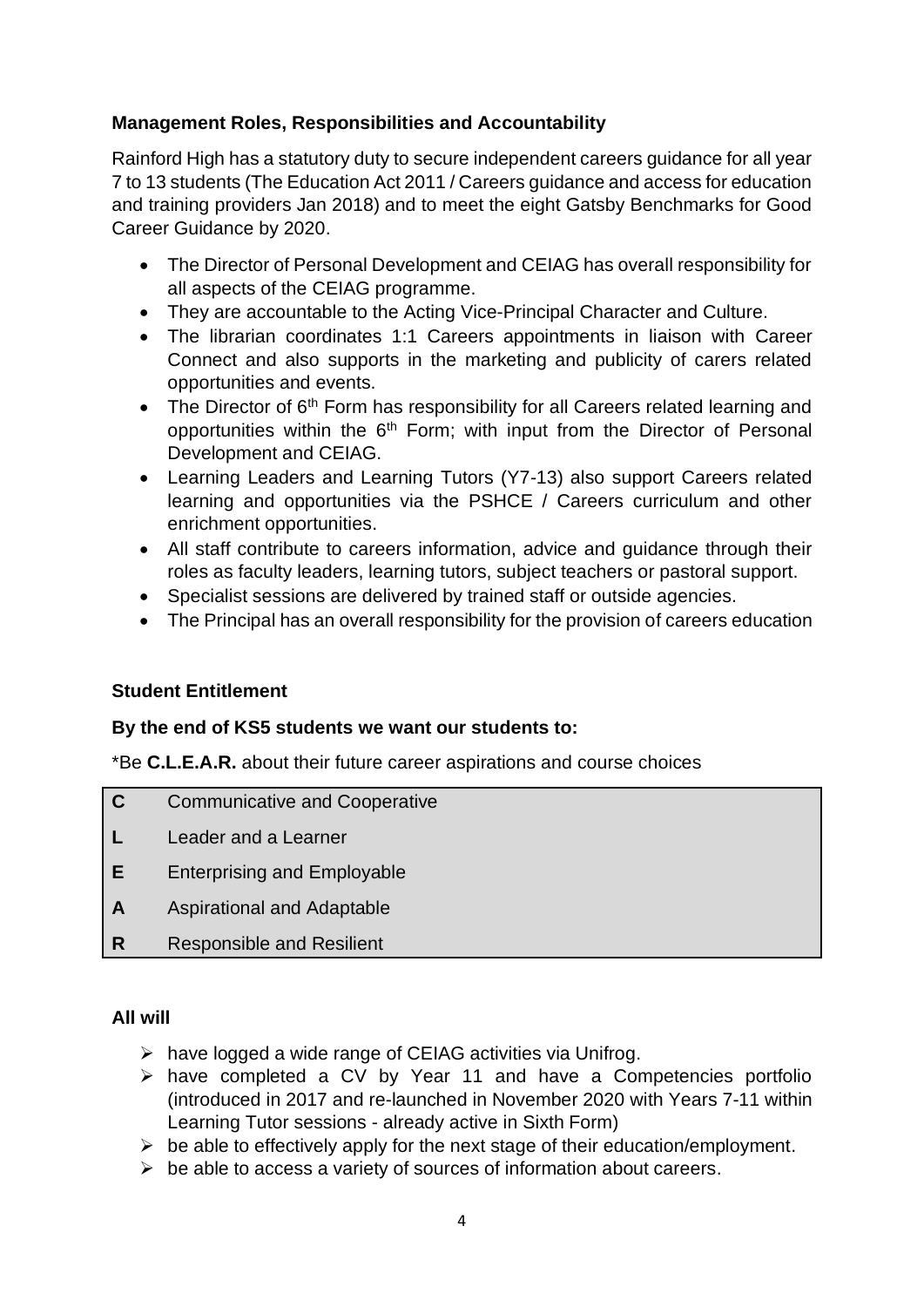- ➢ have applied for and completed work experience or other work-related activities.
- $\triangleright$  have gained interview skills and practice. This will include during the Y11 Be Brilliant day, with an independent careers adviser in Year 11 and with senior members of staff for Post-16 courses. In Year 13 all students are given the opportunity to practice their interview skills with Sixth Form staff and during Tutorials and Oxbridge candidates get additional support through practice with the Director of Sixth Form and external workshops.
- $\triangleright$  be able to explain the options open to them Post-18, decide upon a course of action and justify their choices rationally.

Rainford High works closely with Career Connect and the St Helens Chamber to provide additional careers guidance interviews, work related learning opportunities and one to one support for targeted / vulnerable students and those at risk of not participating post-16. This includes students with additional needs, such as special educational needs and disabilities and those who may leave care between the ages of 16 and 18.

Students in KS4/5 who are disadvantaged (in receipt of 16‐19 Bursary/Pupil Premium) or those who have an SEND statement are given priority when scheduling Career Connect 1:1 Careers Guidance Interviews. \*The school also targets those on intervention programmes in Y8/9 or who are referred by Learning Leaders.

\*Specific entitlement opportunities may alter based on the specific needs of the students and the year group.

#### **External partnerships**

The Academy works with a range of local employers, education and training providers to provide independent advice to students.

This provision includes:

- □ Aspirations Evenings / careers fairs;
- $\Box$  Work experience (for all year 12 students);
- $\Box$  Apprenticeship workshops and presentations (Years 8-13)
- $\Box$  career insight talks / employer engagement opportunities
- $\square$  mentoring
- $\Box$  collapsed timetable Be Brilliant days
- □ STEM events
- $\Box$  workplace visits
- $\Box$  visits to FE and HE institutions (Edge Hill, LJMU, Oxbridge)
- $\Box$  Industrial Cadet programmes (Jaguar)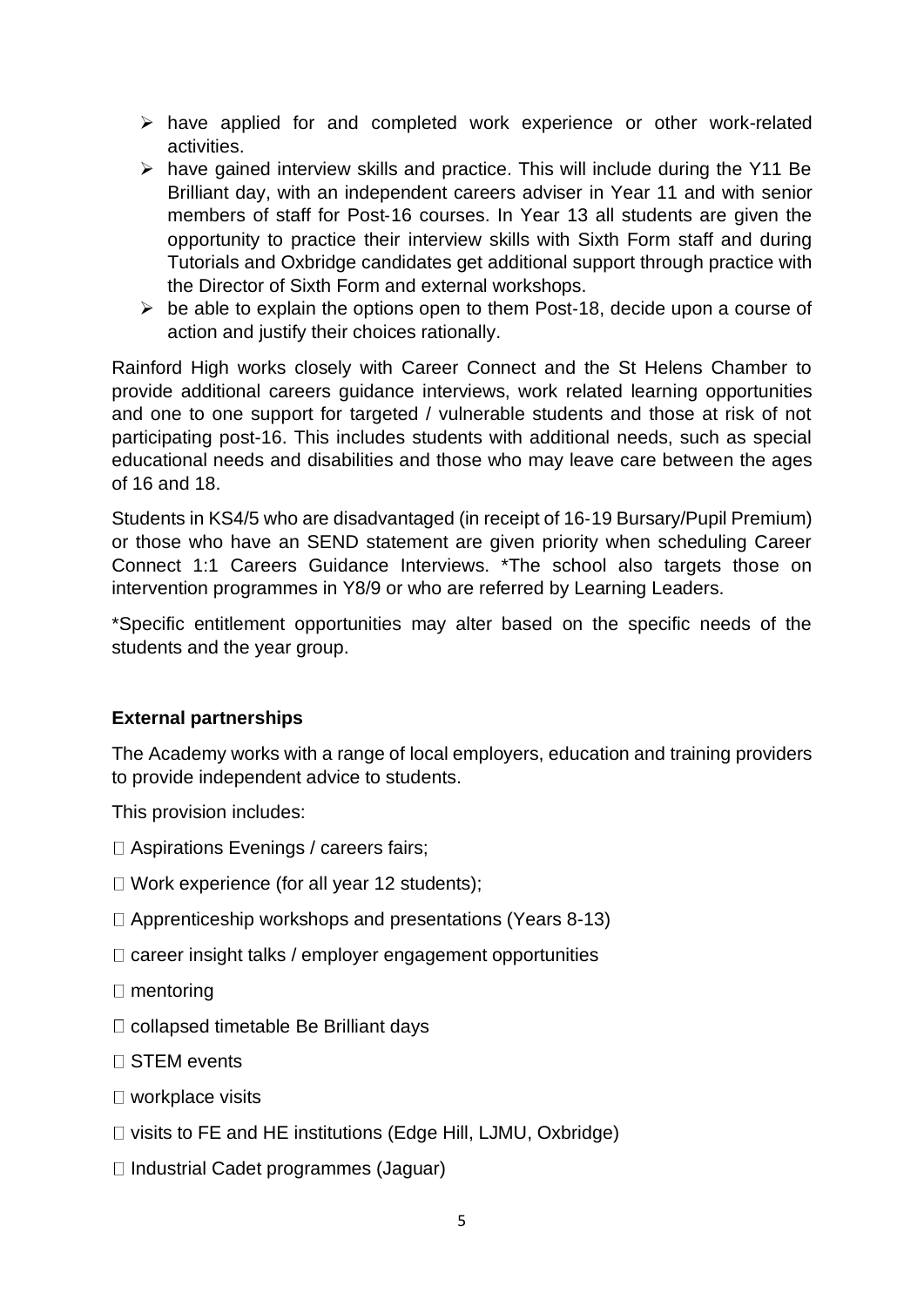□ National Careers Week.

The Academy works with a range of external careers education partners (e.g. Liverpool City Region Careers Hub, Career Connect, St Helens Chamber, National Apprenticeship Service, Open The Door Theatre Company) to provide opportunities for a range of education and training providers to access all students in years 8 to 13 for the purpose of informing them about approved technical educational qualifications or apprenticeships.

Careers information, advice and guidance is delivered most explicitly in the curriculum through our 'Be Brilliant' Days, lessons and external speakers. During the 'Become Someone' Careers Week, specific Year group assemblies are delivered and two impartial careers advisors are commissioned by the school from Career Connect. One of these advisors specialises in working with our disengaged cohorts in Y8/9 and works to support them from becoming NEET post Year 11. This is complemented by a range of organised IAG in‐house events.

Every autumn the school hosts an Aspirations Evening – attracting mainly students in Years 9-12. GCSE Options Evening, Sixth Form Open Evening and Year 12 Progression Evening all provide further opportunity for students to learn about their future possibilities, routes open to them and how to access them successfully.

The Be Brilliant days for Years 9 and 11 are also followed by a Parent Information Evening focused wholly around IAG. There is an established careers section within the school and Sixth Form's 'Learning Resource Centre' and students are encouraged to research the type of careers they aspire to and the qualifications needed using this, and use online resources such as Career Connect, SACU student and Unifrog. Within the main school building each subject area displays at least one alumni picture and is in the process of developing their careers notice boards around this. In Sixth Form, there are several Post 18 careers notice board which are updated regularly.

Year 11 and 12 students are encouraged to participate in the National Citizens Service (NCS) to enable them to develop their employability skills, self‐confidence and social enterprise skills. We host annual assemblies to introduce students to this service.

As part of the DfE Post 16 Programme of Study, Rainford High grants two weeks of work experience in Year 12.

Trips/workshops are organised for disengaged students in Y8/9 that provide insight into careers and allow students to work with professionals.

In Years 10-12 trips target specific careers events eg: Manchester Apprenticeship Show and UCAS Fair at Liverpool University. Specific trips and workshops are also provided to our Oxbridge students e.g. Oxbridge conference in Y11, Everton conference Y10 and Oxbridge residential in Y12.

#### **Monitoring and Evaluation**

The Academy careers programme is delivered through PSHCE lessons, the tutorial programme (6th Form), within curriculum areas as well as through an extensive range of enrichment opportunities and activities; including a 'drop-down' 'Be Brilliant Day'.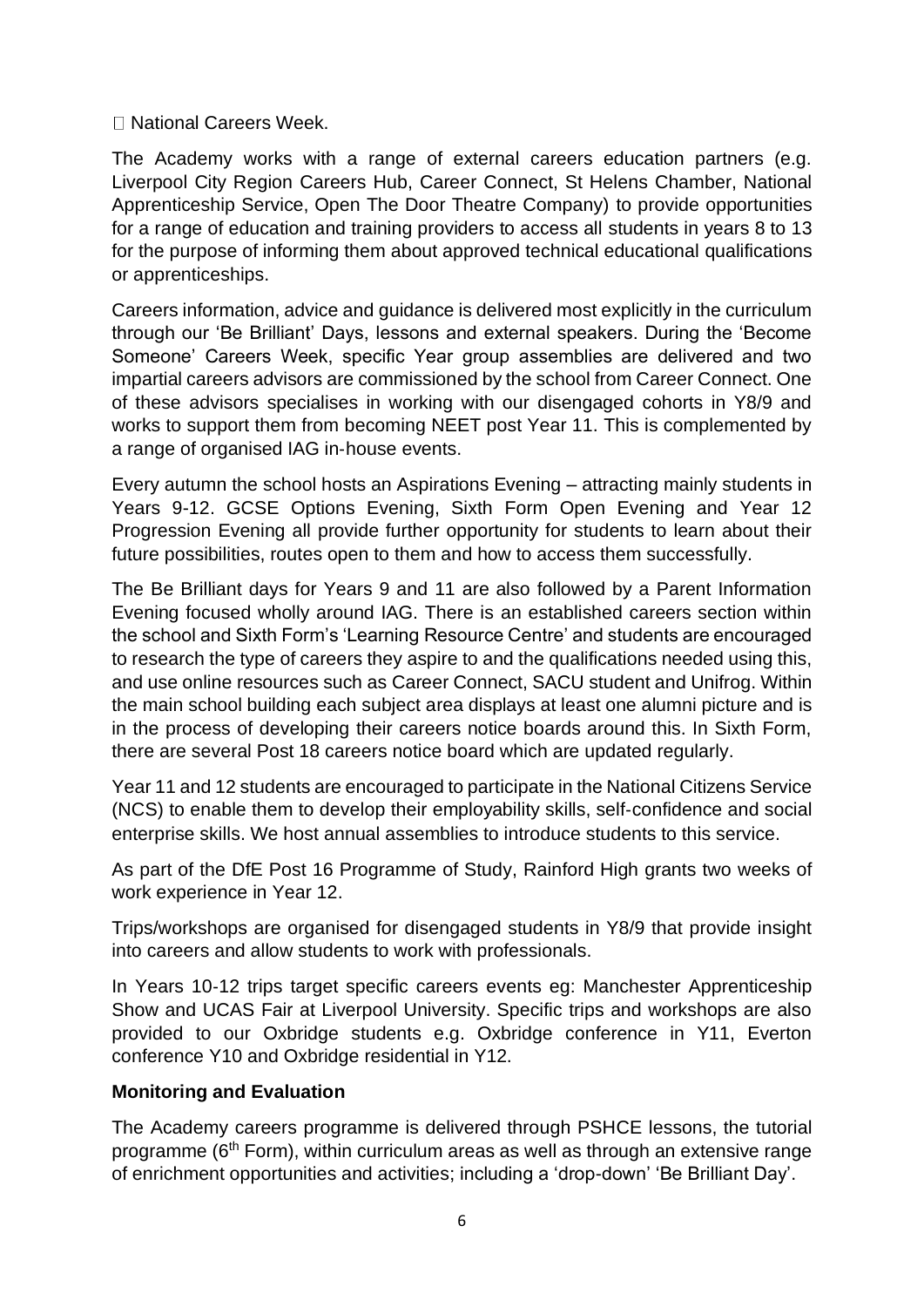Our monitoring and evaluation strategies encompass all of these aspects of delivery. This regular and systematic monitoring and evaluation (using the strategic model in the diagram below) is used to inform decision making about future development of the careers programme. Monitoring activities used to ensure that the careers programme is being implemented as planned include:

- Learning (Environment) walks
- Lesson observations
- Questionnaires students, staff, parents and carers, external partners
- Focus groups student leadership group (est. Term 1 2020) and staff career champions (est. Term 2 2021)
- Aspirations / Ambitions Audit Career participation tracker (providing detailed analysis of student ambitions future career paths and sub-cohort data trends in order that our CEIAG programme can be tailored to suit whole, sub-cohort and individual choices
- Faculty / Curriculum annual audits and Intent, Implementation, Impact document reviews
- 1:1 Career Connect Appointments Records
- Compass+ Toolkit Termly Evaluation of provision y Gatsby Benchmarks

Evaluation activities are used to measure the impact of our career programme and inform future planning. Evaluation activities include:

- Analysis of destination data
- Compass+ Toolkit Evaluation v Gatsby 8 Benchmarks
- Aspirations and Ambitions audit analysis
- Enrichment Audit analysis
- Destinations data (Career Connect)
- Learning walks
- Lesson observations
- Questionnaires students, staff, parents and carers, external partners
- Focus groups students, staff, Careers Champions
- Student evaluations of personal guidance interviews

The effectiveness of our careers guidance will be reflected in the high numbers of students progressing to positive destinations such as apprenticeships, technical routes, sixth form colleges, further education colleges, universities or employment. Destination data is used to assess how successfully students make the transition into the next stage of education or training, or into employment and to inform future careers provision. The careers policy is reviewed on an annual basis by the Careers Leader, SLT and Trustees.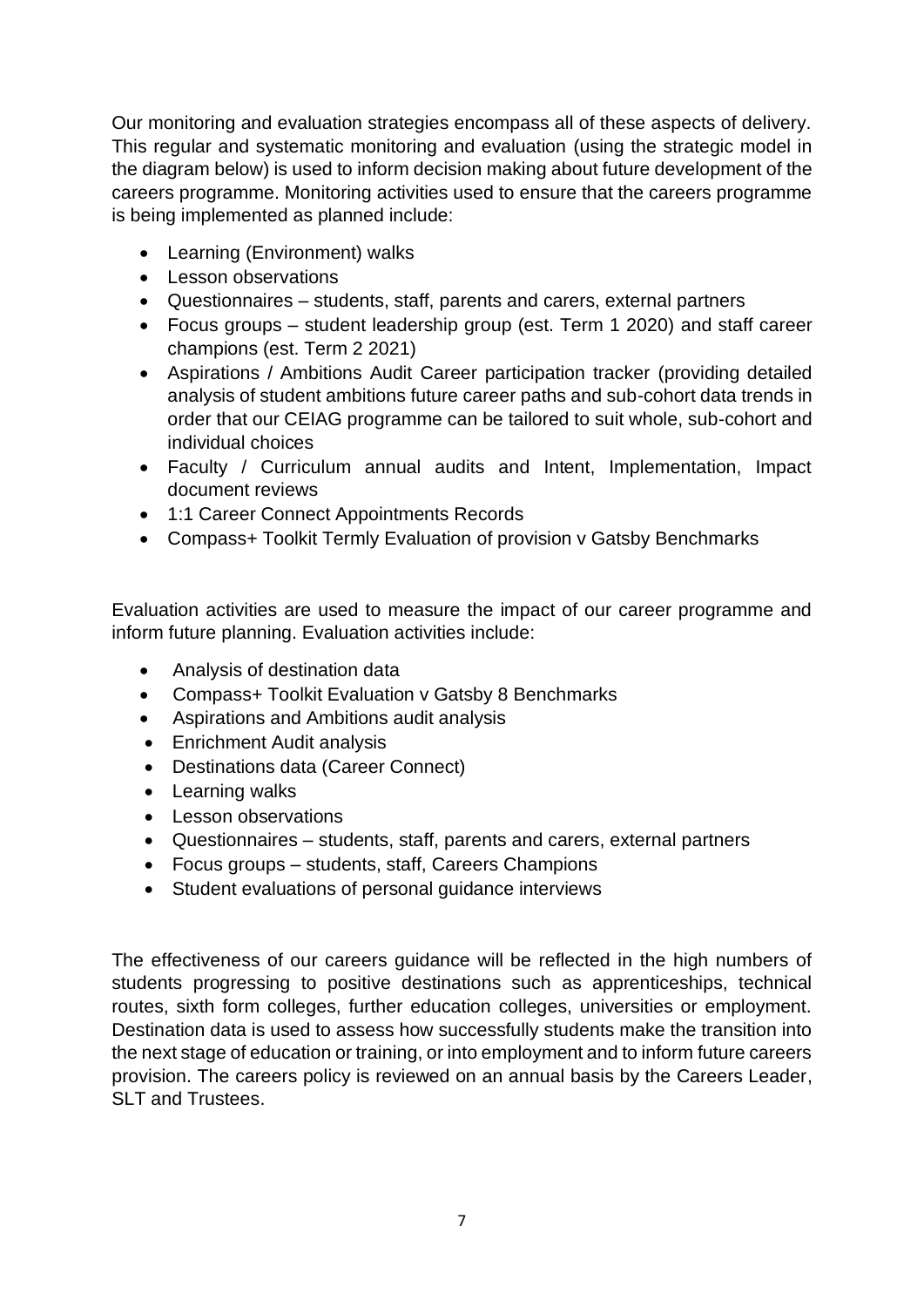**Rainford High's Excellence in Monitoring & Evaluating Provision Cycle Supporting Achievement within Gatsby Benchmarks 1, 3, 4, 5, 6 & 7**



#### **Resources**

The budget for careers is allocated on an annual basis. Additional resources can be requested. The Careers Leader has responsibility for the management and deployment of the careers budget and careers resources and is accountable to the Principal.

#### **Links with other Policies**

This policy supports and is underpinned by key school policies including those for Curriculum Self-Evaluation, Faculty Intent, Implementation and Impact statements, PSHCE and SMSC. Through our school ethos and learning both within and beyond the classroom, we provide opportunities for students to develop the skills, knowledge, understanding, characteristics and attitudes they need to be active and employable citizens both within and beyond the curriculum.

#### **Equality and Diversity**

Careers information, advice and guidance is provided to all students and provision is made to allow all students to access the programme on offer. Students are encouraged to follow career paths that suit their interests, skills and strengths with the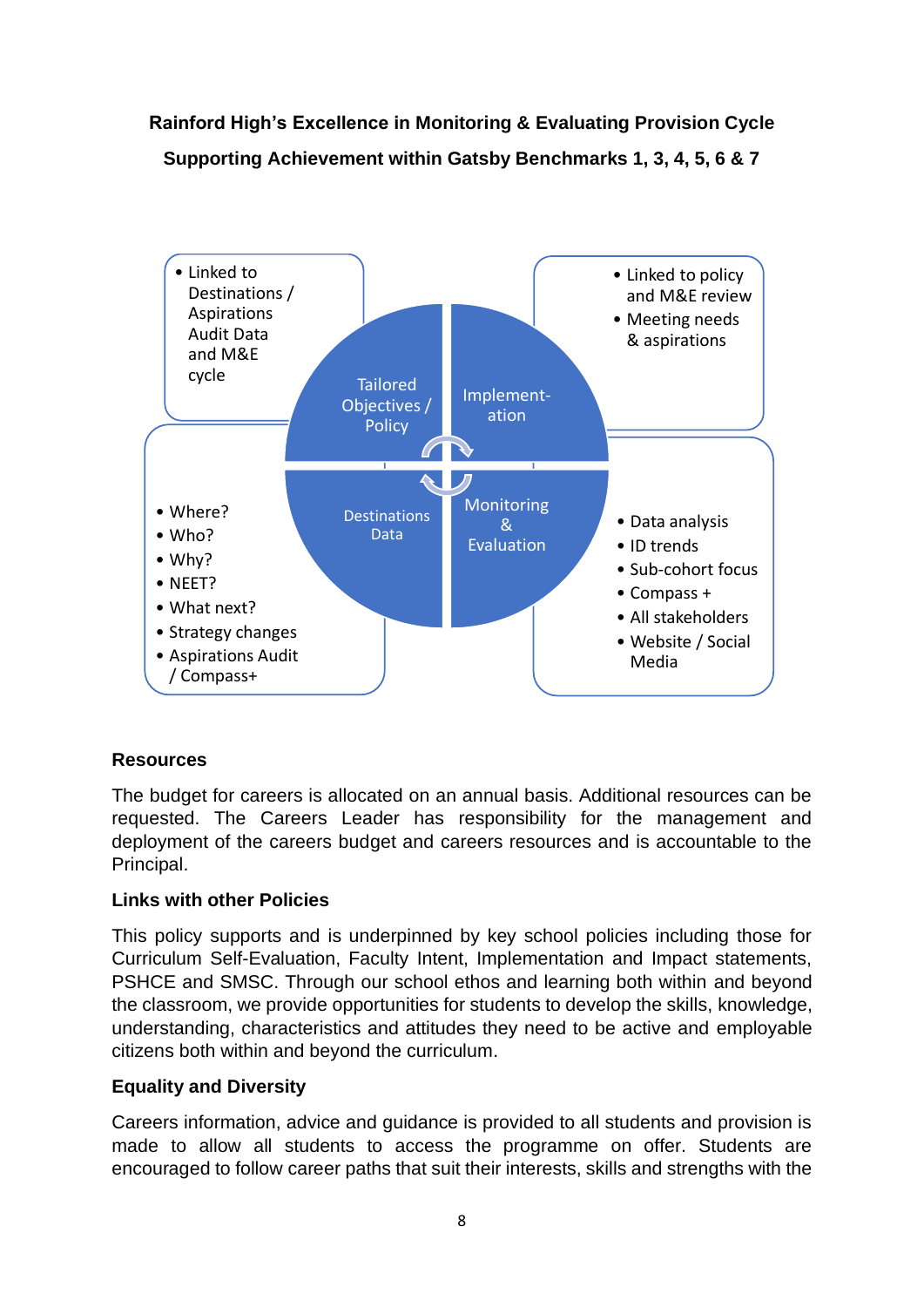absence of stereotypes Gender stereotyping is addressed via noticeboards in main reception, during Be Brilliant Days and also within related PSHCE / Career sessions. All students are provided with the same opportunities and diversity is celebrated.

#### **Staff development**

Training needs are identified through performance management, staff appraisals, termly Compass Toolkit Self-Evaluation results line manager meetings and the soon to be implemented (January 2021), termly School Careers Champion meetings (involving the CEIAG lead a staff representative from each curriculum faculty area, Learning Support, Librarian and EMC coordinator). CPD is offered to relevant staff as opportunities arise.

Information from CPD sessions is disseminated to staff through Careers Champion meetings and the Academy CPD programme. Staff attend local and regional careers network meetings to share good practice with other local secondary schools and careers providers. Staff development is monitored by line managers.

The Director of Personal Development provides termly updates on progress towards targets to ELG / SLT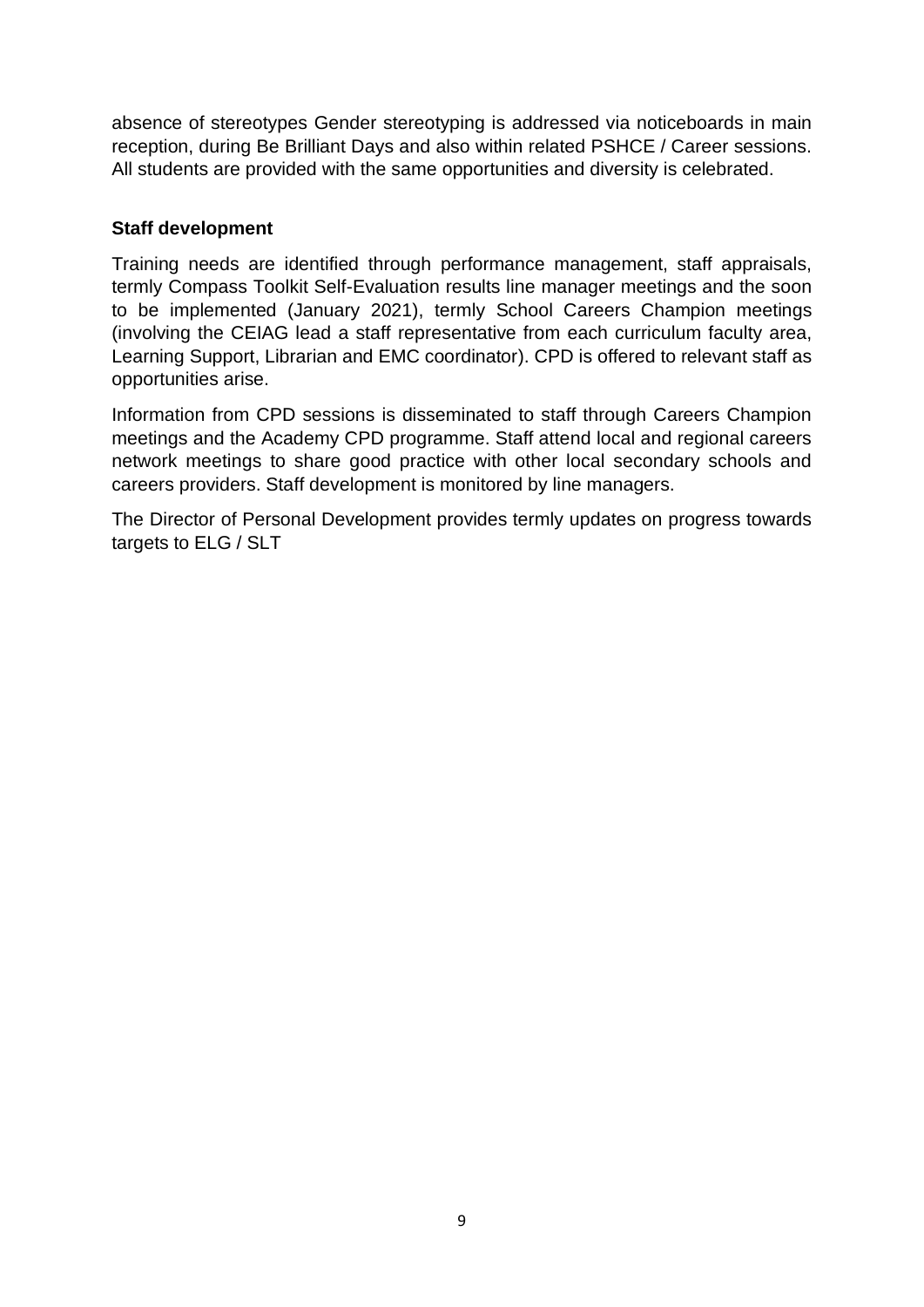

# Year by Year CEIAG Summary

#### **Year 7**

As a Year 7 student, you will be involved with a range of Careers Education, Information, and Guidance (CEIAG) over the duration of your school year. You will have regular Form time CEIAG themed activities to take part in and you will also have your very own 'Be Brilliant' day.

Y7 'Be Brilliant' day is a whole day (off timetable) where you are involved in developing your understanding of the world of work through exciting 'Dragon's Den' style activities. During the day, you will learn to develop an understanding of your own skills, as well as the world of business.

You will also have full access to all our CEIAG Resources:

- Assemblies from Aspirational Speakers, Career Connect and other external providers.
- Virtual Aspirations Week marketplace event where you can collect information from a wide range of employers, colleges, universities and apprenticeship providers hosted via school website.
- Aspirations Evening a marketplace event where students and parents can collect information from a wide range of employers, colleges, universities and apprenticeship providers and speak with Career Connect Advisors.
- Careers Connect –Drop-ins (lunchtime every Wednesday).
- Unifrog, Careers Connect Portal and other on-line websites.
- Advice from teachers subject and Key Stage career notice boards.
- Careers Corner (in the library) Prospectuses and Future Careers.

#### **Year 8**

As a Year 8 student, you will be involved with a range of Careers Education, Information, and Guidance (CEIAG) over the duration of your school year. You will have regular Form time CEIAG activities to take part in and you will also have your very own 'Be Brilliant' day.

Y8 'Be Brilliant' day is a whole day (off timetable) where you are involved in developing your understanding of the world of work. During the day, you will experience some exciting sessions delivered by a range of employers and industry professionals.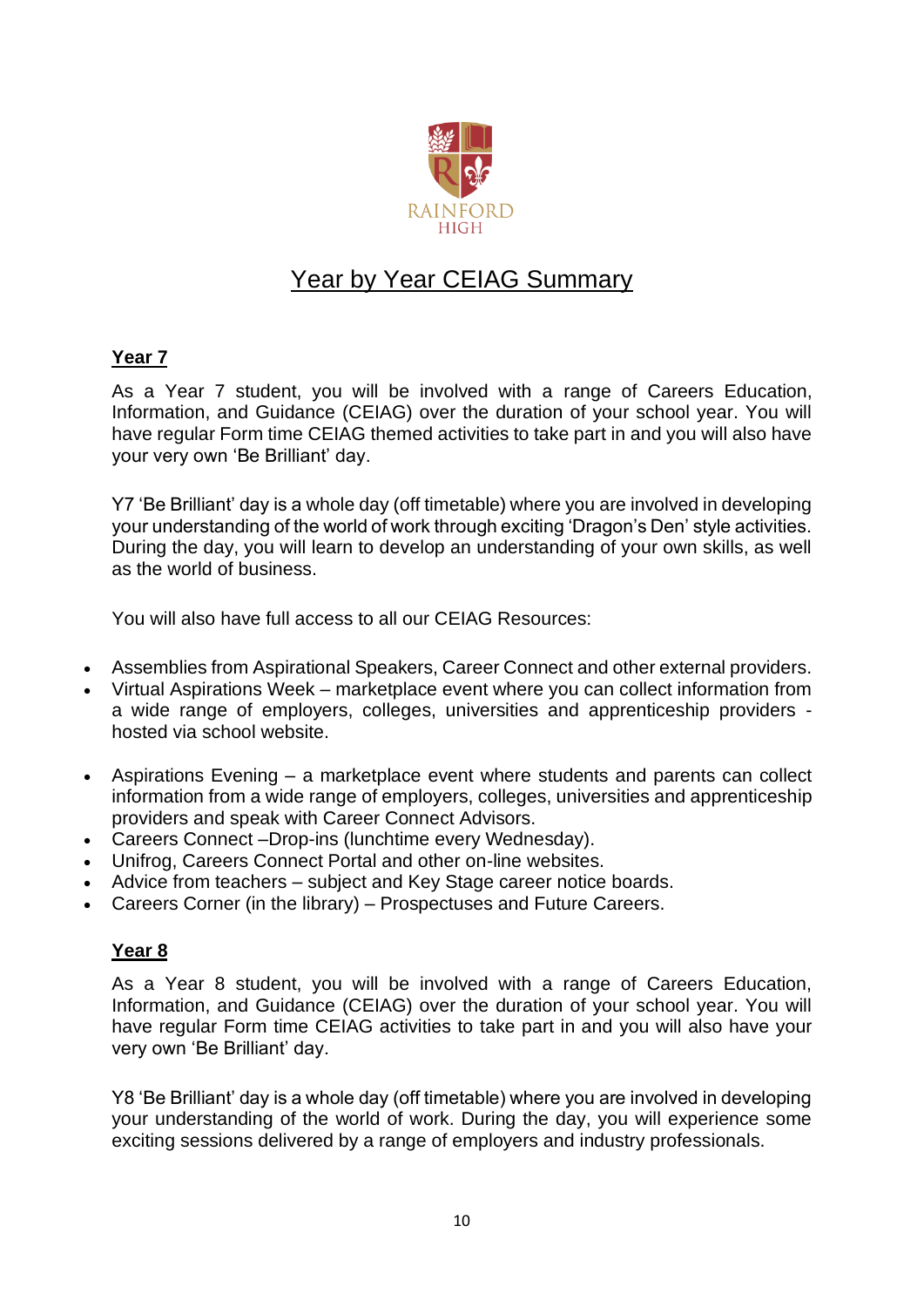You will also have full access to all our CEIAG Resources:

- Assemblies from Aspirational Speakers, Career Connect and other external providers.
- Virtual Aspirations Week marketplace event where you can collect information from a wide range of employers, colleges, universities and apprenticeship providers hosted via school website.
- Aspirations Evening a marketplace event where students and parents can collect information from a wide range of employers, colleges, universities and apprenticeship providers and speak with Career Connect Advisors.
- Careers Connect –Drop-ins (lunchtime every Wednesday).
- Unifrog, Careers Connect Portal and other on-line websites.
- Advice from teachers subject and Key Stage career notice boards.
- Careers Corner (in the library) Prospectuses and Future Careers.

#### **Year 9**

As a Year 9 student, you will be involved with a range of Careers Education, Information, and Guidance (CEIAG) over the duration of your school year. You will have regular Form time CEIAG activities to take part in and you will also have your very own 'Be Brilliant' day.

Y9 'Be Brilliant' day is divided into two half days (off timetable) where you are involved in developing your understanding of future career and education pathways. One half day will be spent visiting a local university to find out more about Higher Education. The other half day will be spent learning about apprenticeships and career pathways and how GCSE option choices can impact these decisions.

You will also have full access to all our CEIAG Resources:

- Assemblies from Aspirational Speakers, Career Connect and other external providers.
- Careers Connect individual or group Careers Guidance appointments (by request).
- Unifrog, Careers Connect Portal and other on-line websites.
- Advice from teachers subject and Key Stage career notice boards.
- Careers Corner (in the library) Prospectuses and Future Careers.
- Virtual Aspirations Week marketplace event where you can collect information from a wide range of employers, colleges, universities and apprenticeship providers hosted via school website.
- Aspirations Evening a marketplace event where students and parents can collect information from a wide range of employers, colleges, universities and apprenticeship providers and speak with Career Connect Advisors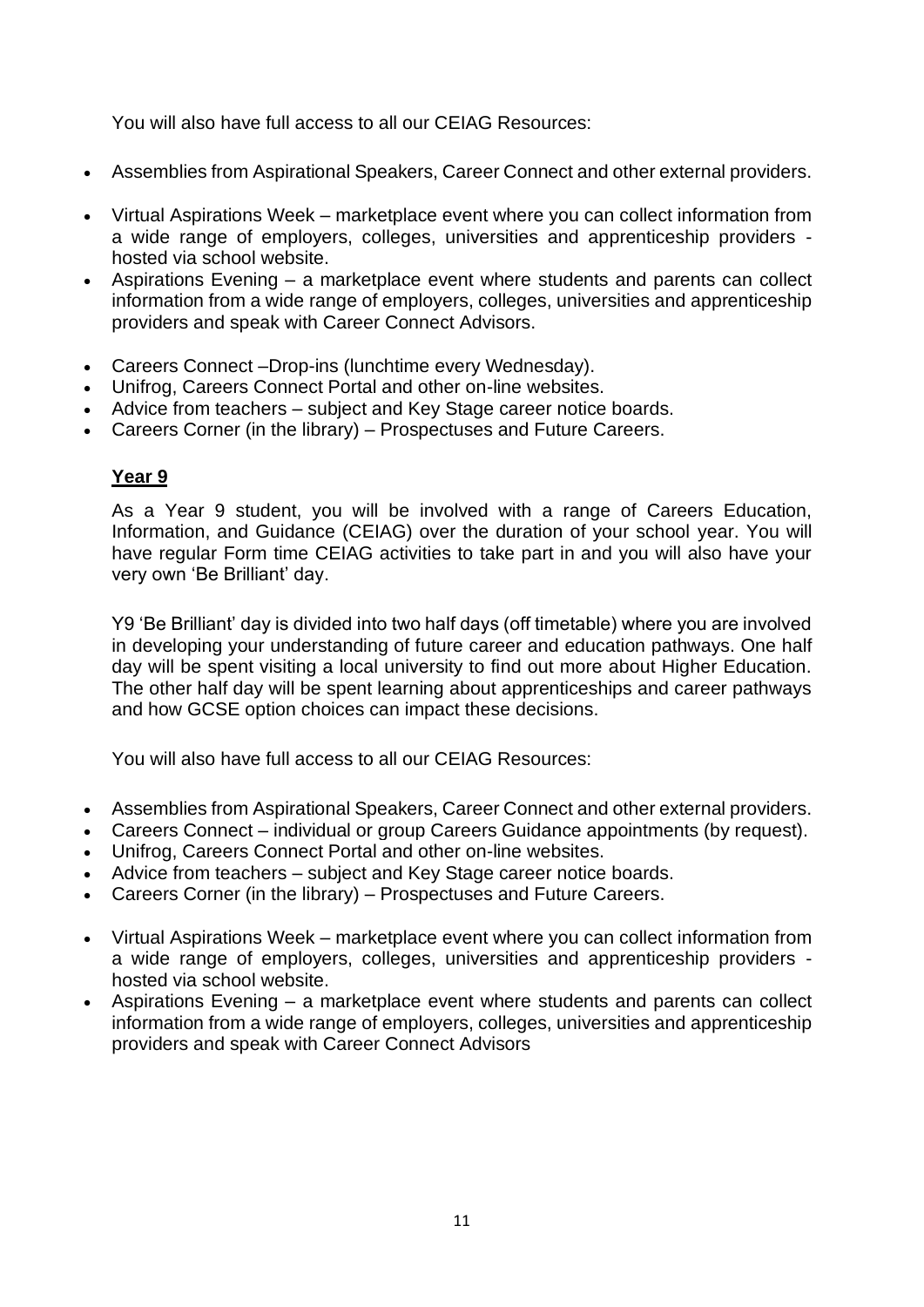#### **Year 10**

As a Year 10 student, you will be involved with a range of Careers Education, Information, and Guidance (CEIAG) over the duration of your school year. You will have regular Form time CEIAG activities to take part in and you will also have your very own 'Be Brilliant' day.

Y10 'Be Brilliant' day is a whole day (off timetable) where you are involved in developing your understanding of the world of work. During the day, you will take part in the national 'Skills and Enterprise Week' competition (delivered through Unifrog) where you will develop your own employability skills whilst gaining an insight into the world of the entrepreneur.

You will also have full access to all our CEIAG Resources:

- Assemblies from Aspirational Speakers, Career Connect, Open The Door Theatre Co. Apprenticeship Hub and other external providers.
- Careers Connect individual or group Careers Guidance appointments
- Unifrog, Careers Connect Portal and other on-line websites.
- Advice from teachers subject and Key Stage career notice boards.
- Careers Corner (in the library) Prospectuses and Future Careers.
- Virtual Aspirations Week marketplace event where you can collect information from a wide range of employers, colleges, universities and apprenticeship providers hosted via school website.
- Aspirations Evening a marketplace event where students and parents can collect information from a wide range of employers, colleges, universities and apprenticeship providers and speak with Career Connect Advisors.

#### **Year 11**

As a Year 11 student, you will be involved with a range of Careers Education, Information, and Guidance (CEIAG) over the duration of your school year. You will have regular Form time CEIAG activities to take part in and you will also have your very own 'Be Brilliant' day.

Y11 'Be Brilliant' day is a whole day (off timetable) where you are involved in developing your understanding of 'next steps'. During the day, you will participate in sessions designed to provide you with an insight into choosing and applying for Post 16 choices, as well as options available Post 18.

You will also have full access to all our CEIAG Resources:

- Assemblies from Aspirational Speakers, Career Connect, Open The Door Theatre Co, Apprenticeship Hub and other external providers.
- Careers Connect: individual or group Careers Guidance appointments.
- Unifrog, Careers Connect Portal and other on-line websites.
- Advice from teachers subject and Key Stage career notice boards.
- Careers Corner (in the library) Prospectuses and Future Careers.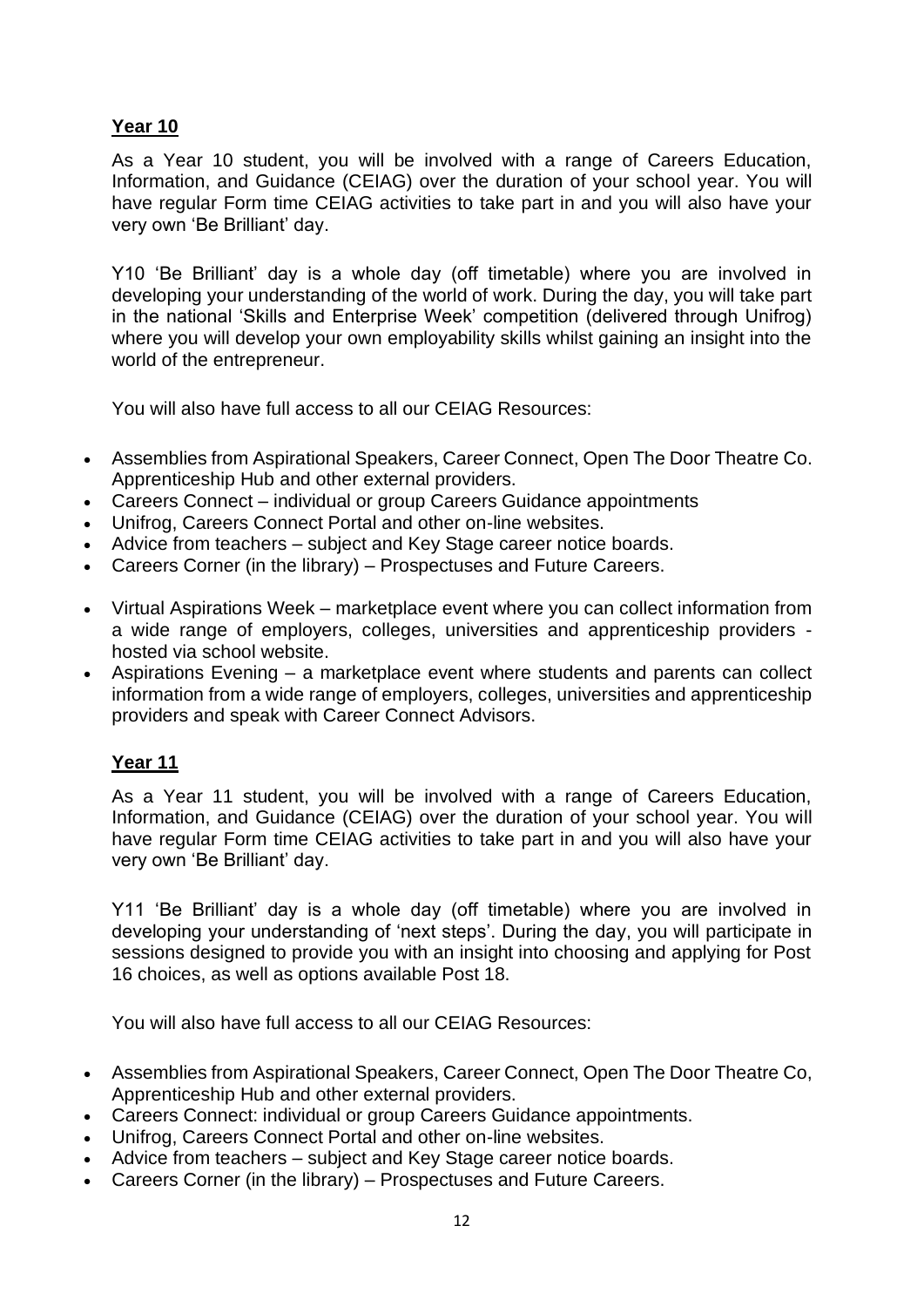- Virtual Aspirations Week marketplace event where you can collect information from a wide range of employers, colleges, universities and apprenticeship providers hosted via school website.
- Aspirations Evening a marketplace event where students and parents can collect information from a wide range of employers, colleges, universities and apprenticeship providers and speak with Career Connect Advisors.

#### **Year 12/13**

As a Sixth Form student, your Post 18 and career choices become even more important as your start Year 12. As such, you will receive a wide range of useful information during Form time, assemblies and Tutorials. Topics covered by internal and guest speakers include:

- University choices and application processes
- Higher and Degree level apprenticeships and application processes
- Gap year and student travel
- Student finance and budgeting

You will also take part in a *two-week work experience placement* at the end of Year 12, in order to develop your understanding of the world of work and support your future choices.

**'Employability Days'** are also a key part of CEIAG throughout Year 12. Here, *you will experience small group sessions with lots of different employers and employees in your field(s) of interest. You will also get the chance to visit a university, hear from apprenticeship providers* and receive excellent support and guidance on your next steps.

Students will also be allocated a one-to-one Progression Advisor to support them through their Post 18 decisions or apprenticeship or UCAS applications and interviews.

**The 'Honours Programme'** is also in place to support our highest achievers with their Post-18 decisions around *Russell Group and Oxbridge university* choices. This programme includes half termly workshops focusing on researching choices, career pathways, scholarships and summer schools. Students also *visit an additional Russell Group university and have the opportunity to take part in the Oxbridge national conference, and attend a residential to both universities in the summer of Year 12.* Links have also been made with representatives from both universities to provide external workshops at key points of the year around applications and interviews, as well as *bespoke support in collaboration with another local Sixth Form college to ensure students have a realistic interview preparation experience.*

You will also have full access to all our CEIAG Resources:

• Careers Connect –Drop-ins (lunchtime every Wednesday) and individual or group appointments.